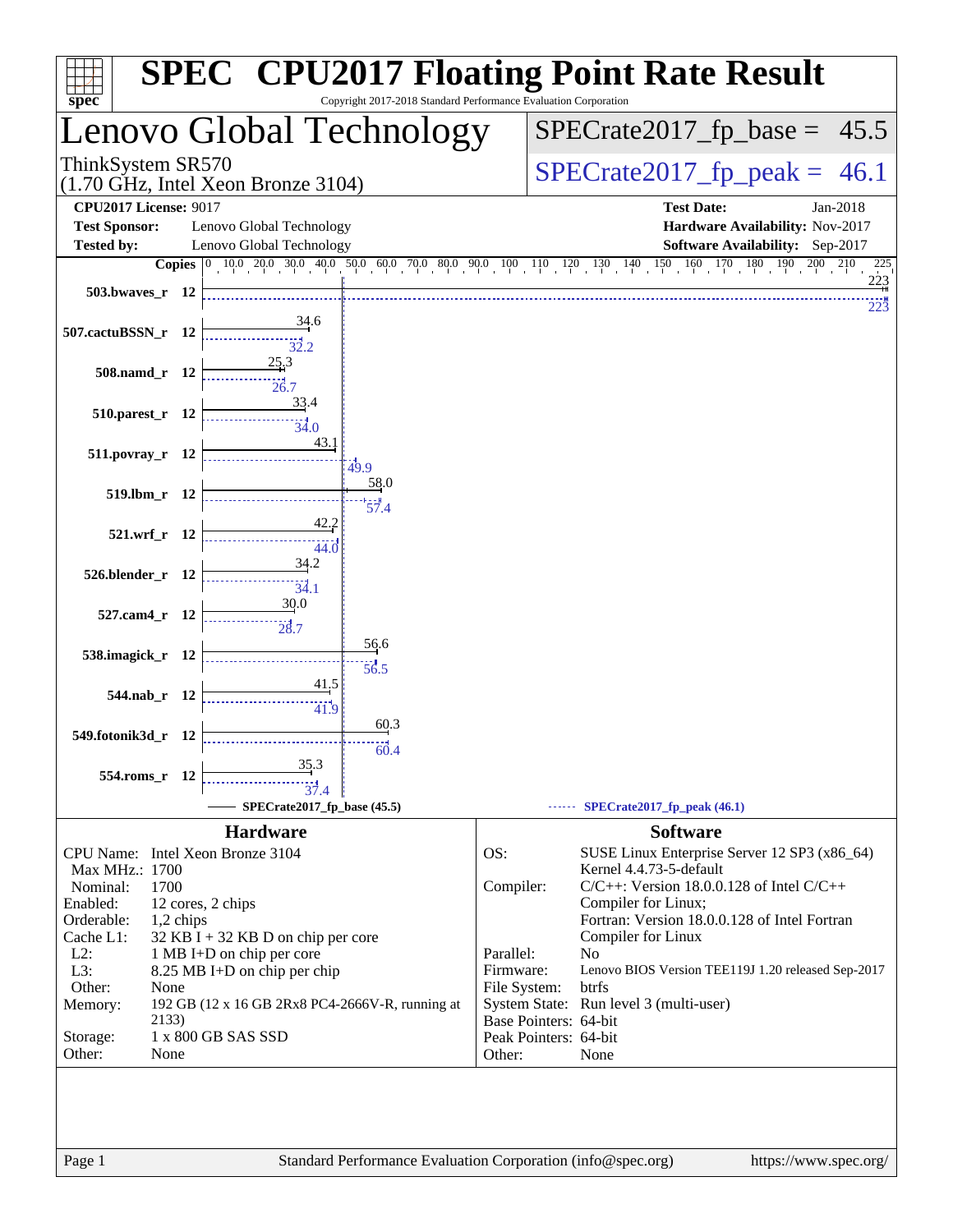

Copyright 2017-2018 Standard Performance Evaluation Corporation

# Lenovo Global Technology

(1.70 GHz, Intel Xeon Bronze 3104)

ThinkSystem SR570<br>(1.70 GHz, Intel Xeon Bronze 3104) [SPECrate2017\\_fp\\_peak =](http://www.spec.org/auto/cpu2017/Docs/result-fields.html#SPECrate2017fppeak) 46.1  $SPECrate2017_fp\_base = 45.5$ 

**[Test Sponsor:](http://www.spec.org/auto/cpu2017/Docs/result-fields.html#TestSponsor)** Lenovo Global Technology **[Hardware Availability:](http://www.spec.org/auto/cpu2017/Docs/result-fields.html#HardwareAvailability)** Nov-2017

**[CPU2017 License:](http://www.spec.org/auto/cpu2017/Docs/result-fields.html#CPU2017License)** 9017 **[Test Date:](http://www.spec.org/auto/cpu2017/Docs/result-fields.html#TestDate)** Jan-2018 **[Tested by:](http://www.spec.org/auto/cpu2017/Docs/result-fields.html#Testedby)** Lenovo Global Technology **[Software Availability:](http://www.spec.org/auto/cpu2017/Docs/result-fields.html#SoftwareAvailability)** Sep-2017

#### **[Results Table](http://www.spec.org/auto/cpu2017/Docs/result-fields.html#ResultsTable)**

|                          | <b>Base</b>   |                |       |                |       | <b>Peak</b>    |       |               |                |              |                |              |                |              |
|--------------------------|---------------|----------------|-------|----------------|-------|----------------|-------|---------------|----------------|--------------|----------------|--------------|----------------|--------------|
| <b>Benchmark</b>         | <b>Copies</b> | <b>Seconds</b> | Ratio | <b>Seconds</b> | Ratio | <b>Seconds</b> | Ratio | <b>Copies</b> | <b>Seconds</b> | <b>Ratio</b> | <b>Seconds</b> | <b>Ratio</b> | <b>Seconds</b> | <b>Ratio</b> |
| 503.bwaves_r             | 12            | 543            | 222   | 539            | 223   | 540            | 223   | 12            | 539            | 223          | 540            | 223          | 541            | 222          |
| 507.cactuBSSN_r          | 12            | 439            | 34.6  | 440            | 34.6  | 439            | 34.6  | 12            | 472            | 32.2         | 471            | 32.2         | 472            | 32.2         |
| $508$ .namd $r$          | 12            | 456            | 25.0  | 450            | 25.3  | 430            | 26.5  | 12            | 427            | 26.7         | 429            | 26.5         | 427            | 26.7         |
| $510.parest_r$           | 12            | 939            | 33.4  | 940            | 33.4  | 941            | 33.4  | 12            | 924            | 34.0         | 922            | 34.0         | 925            | 33.9         |
| 511.povray_r             | 12            | 651            | 43.0  | 650            | 43.1  | 649            | 43.2  | 12            | 564            | 49.7         | 562            | 49.9         | 561            | 49.9         |
| 519.lbm r                | 12            | 218            | 58.0  | 269            | 47.1  | 217            | 58.2  | 12            | 218            | 58.0         | <b>220</b>     | 57.4         | 241            | 52.6         |
| $521$ .wrf r             | 12            | 638            | 42.2  | 634            | 42.4  | 637            | 42.2  | 12            | 611            | 44.0         | 608            | 44.2         | 615            | 43.7         |
| 526.blender r            | 12            | 534            | 34.2  | 534            | 34.2  | 534            | 34.2  | 12            | 536            | 34.1         | 536            | 34.1         | 535            | 34.2         |
| 527.cam4 r               | 12            | 700            | 30.0  | 700            | 30.0  | 700            | 30.0  | 12            | <u>732</u>     | 28.7         | 733            | 28.6         | 729            | 28.8         |
| 538.imagick_r            | 12            | 525            | 56.8  | 527            | 56.6  | 527            | 56.6  | 12            | 531            | 56.2         | 529            | 56.5         | 525            | 56.8         |
| 544.nab r                | 12            | 487            | 41.5  | 486            | 41.5  | 487            | 41.5  | 12            | 482            | 41.9         | 482            | 41.9         | 482            | 41.9         |
| 549.fotonik3d_r          | 12            | 775            | 60.4  | 775            | 60.3  | 775            | 60.3  | 12            | 774            | 60.4         | 775            | 60.3         | 774            | 60.4         |
| $554$ .roms r            | 12            | 542            | 35.2  | 541            | 35.3  | 536            | 35.6  | 12            | 509            | 37.4         | 510            | 37.4         | 513            | 37.2         |
| $SPECrate2017$ fp base = |               |                | 45.5  |                |       |                |       |               |                |              |                |              |                |              |

**[SPECrate2017\\_fp\\_peak =](http://www.spec.org/auto/cpu2017/Docs/result-fields.html#SPECrate2017fppeak) 46.1**

Results appear in the [order in which they were run.](http://www.spec.org/auto/cpu2017/Docs/result-fields.html#RunOrder) Bold underlined text [indicates a median measurement.](http://www.spec.org/auto/cpu2017/Docs/result-fields.html#Median)

#### **[Submit Notes](http://www.spec.org/auto/cpu2017/Docs/result-fields.html#SubmitNotes)**

 The numactl mechanism was used to bind copies to processors. The config file option 'submit' was used to generate numactl commands to bind each copy to a specific processor. For details, please see the config file.

#### **[Operating System Notes](http://www.spec.org/auto/cpu2017/Docs/result-fields.html#OperatingSystemNotes)**

Stack size set to unlimited using "ulimit -s unlimited"

#### **[General Notes](http://www.spec.org/auto/cpu2017/Docs/result-fields.html#GeneralNotes)**

Environment variables set by runcpu before the start of the run: LD\_LIBRARY\_PATH = "/home/cpu2017.1.0.2.ic18.0/lib/ia32:/home/cpu2017.1.0.2.ic18.0/lib/intel64" LD\_LIBRARY\_PATH = "\$LD\_LIBRARY\_PATH:/home/cpu2017.1.0.2.ic18.0/je5.0.1-32:/home/cpu2017.1.0.2.ic18.0/je5.0.1-64" Binaries compiled on a system with 1x Intel Core i7-4790 CPU + 32GB RAM memory using Redhat Enterprise Linux 7.4 Transparent Huge Pages enabled by default Prior to runcpu invocation Filesystem page cache synced and cleared with: sync; echo 3> /proc/sys/vm/drop\_caches runcpu command invoked through numactl i.e.: numactl --interleave=all runcpu <etc> No: The test sponsor attests, as of date of publication, that CVE-2017-5754 (Meltdown) is mitigated in the system as tested and documented.

**(Continued on next page)**

| Page 2 | Standard Performance Evaluation Corporation (info@spec.org) | https://www.spec.org/ |
|--------|-------------------------------------------------------------|-----------------------|
|--------|-------------------------------------------------------------|-----------------------|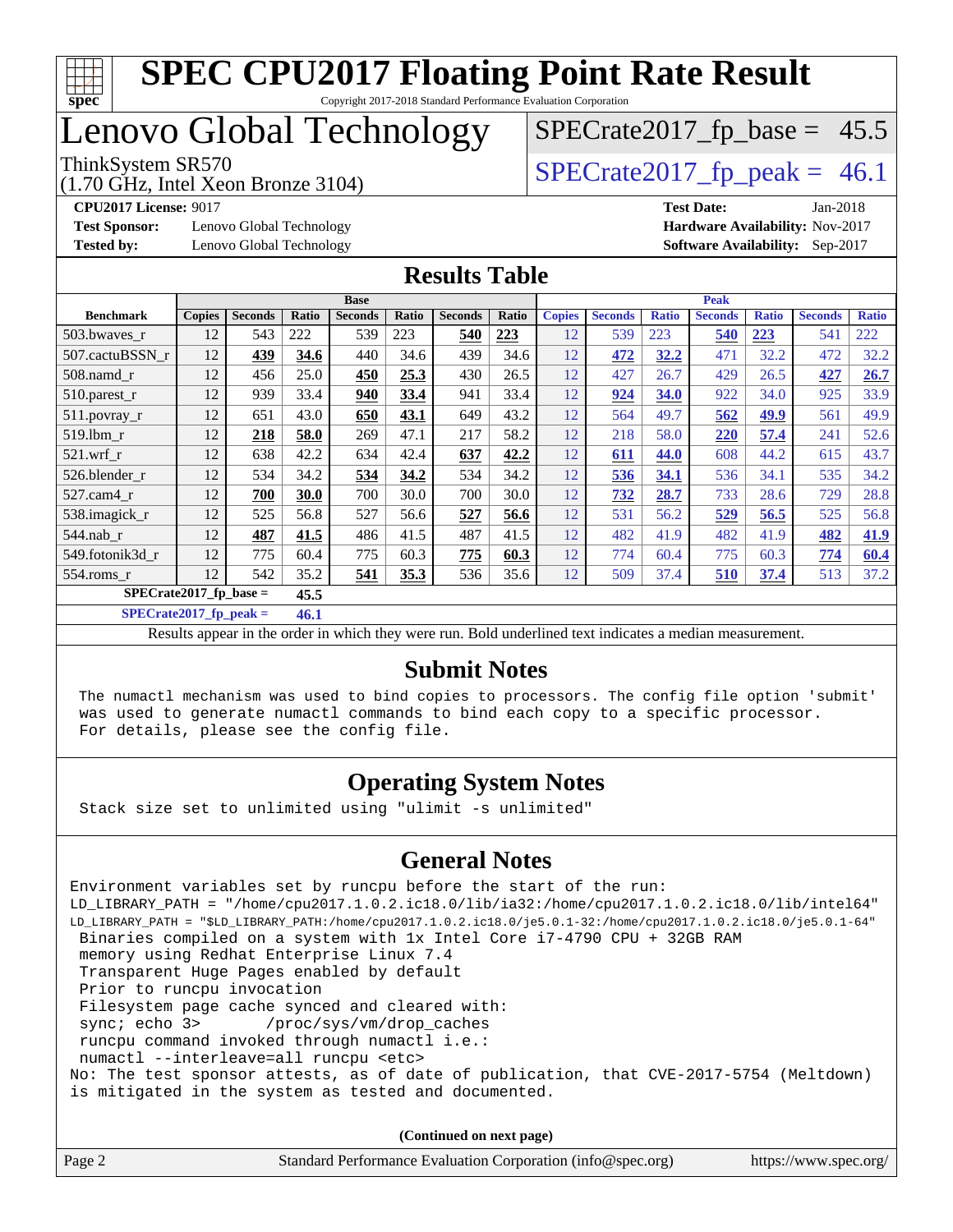

Copyright 2017-2018 Standard Performance Evaluation Corporation

# Lenovo Global Technology

ThinkSystem SR570<br>(1.70 GHz, Intel Year Bronze 3104) [SPECrate2017\\_fp\\_peak =](http://www.spec.org/auto/cpu2017/Docs/result-fields.html#SPECrate2017fppeak) 46.1

 $SPECTate2017_fp\_base = 45.5$ 

(1.70 GHz, Intel Xeon Bronze 3104)

**[Test Sponsor:](http://www.spec.org/auto/cpu2017/Docs/result-fields.html#TestSponsor)** Lenovo Global Technology **[Hardware Availability:](http://www.spec.org/auto/cpu2017/Docs/result-fields.html#HardwareAvailability)** Nov-2017 **[Tested by:](http://www.spec.org/auto/cpu2017/Docs/result-fields.html#Testedby)** Lenovo Global Technology **[Software Availability:](http://www.spec.org/auto/cpu2017/Docs/result-fields.html#SoftwareAvailability)** Sep-2017

**[CPU2017 License:](http://www.spec.org/auto/cpu2017/Docs/result-fields.html#CPU2017License)** 9017 **[Test Date:](http://www.spec.org/auto/cpu2017/Docs/result-fields.html#TestDate)** Jan-2018

#### **[General Notes \(Continued\)](http://www.spec.org/auto/cpu2017/Docs/result-fields.html#GeneralNotes)**

No: The test sponsor attests, as of date of publication, that CVE-2017-5753 (Spectre variant 1) is mitigated in the system as tested and documented. No: The test sponsor attests, as of date of publication, that CVE-2017-5715 (Spectre variant 2) is mitigated in the system as tested and documented.

This benchmark result is intended to provide perspective on past performance using the historical hardware and/or software described on this result page.

The system as described on this result page was formerly generally available. At the time of this publication, it may not be shipping, and/or may not be supported, and/or may fail to meet other tests of General Availability described in the SPEC OSG Policy document, <http://www.spec.org/osg/policy.html>

This measured result may not be representative of the result that would be measured were this benchmark run with hardware and software available as of the publication date.

#### **[Platform Notes](http://www.spec.org/auto/cpu2017/Docs/result-fields.html#PlatformNotes)**

BIOS configuration: Choose Operating Mode set to Maximum Performance DCU Streamer Prefetcher set to Enable MONITORM/WAIT set to Enable SNC set to Enable XPT Prefetcher set to Enable Stale AtoS set to Enable LLC Deadline Alloc set to Disable Sysinfo program /home/cpu2017.1.0.2.ic18.0/bin/sysinfo Rev: r5797 of 2017-06-14 96c45e4568ad54c135fd618bcc091c0f running on linux-3fwh Sun Jan 14 12:32:17 2018 SUT (System Under Test) info as seen by some common utilities. For more information on this section, see <https://www.spec.org/cpu2017/Docs/config.html#sysinfo> From /proc/cpuinfo model name : Intel(R) Xeon(R) Bronze 3104 CPU @ 1.70GHz 2 "physical id"s (chips) 12 "processors" cores, siblings (Caution: counting these is hw and system dependent. The following excerpts from /proc/cpuinfo might not be reliable. Use with caution.) cpu cores : 6 siblings : 6 physical 0: cores 0 1 2 3 4 5

**(Continued on next page)**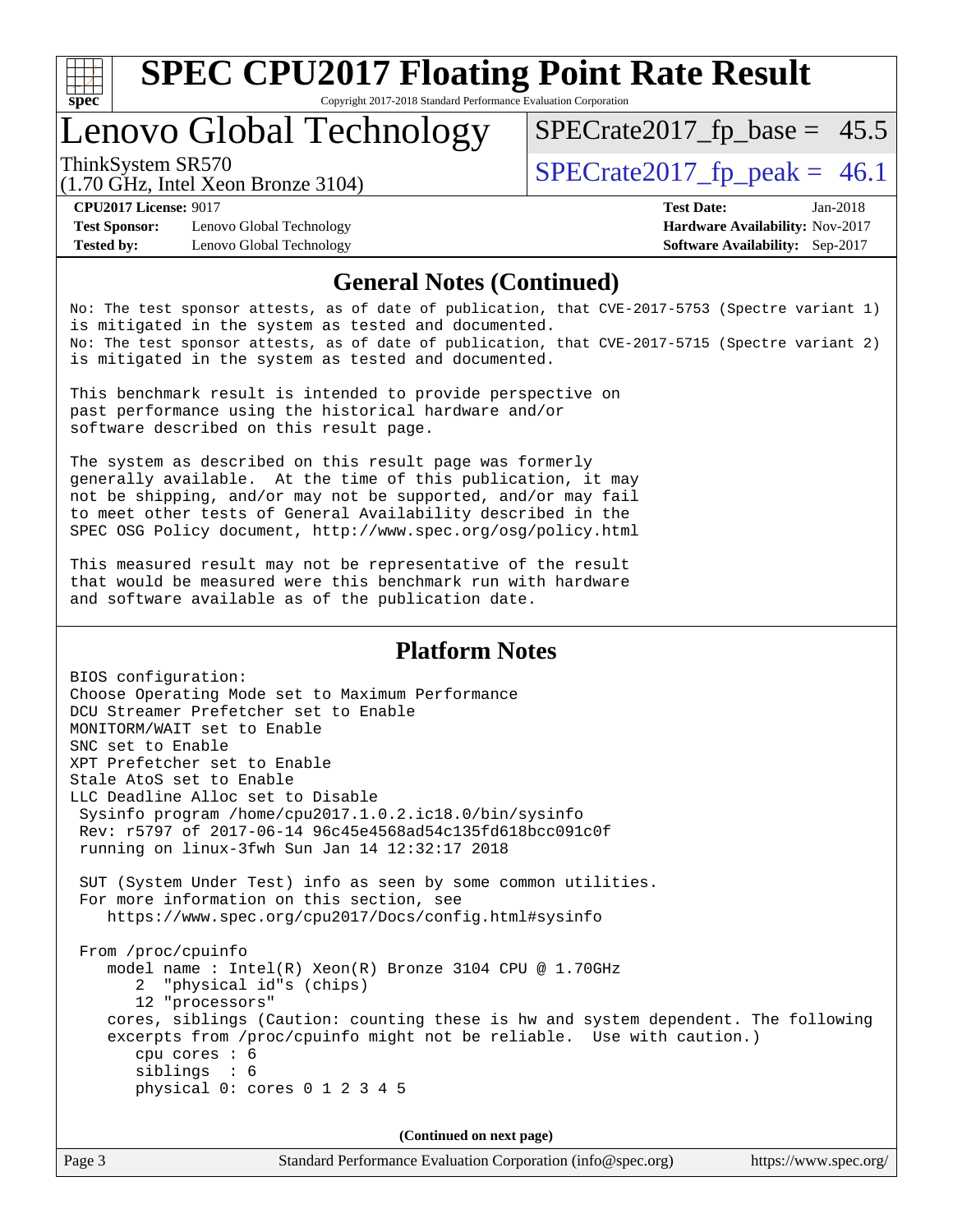|                                                                                                                                                                                                                                                                                                                                                                                                                                                   |                                                                                                                                                                                                          | <b>SPEC CPU2017 Floating Point Rate Result</b>                                                                                                                                                                                                                                                                                                                                                                                           |                                                                                                                                                                                                                                                                                                                                                                                                                                                                                                                                                                                                                                                                                           |
|---------------------------------------------------------------------------------------------------------------------------------------------------------------------------------------------------------------------------------------------------------------------------------------------------------------------------------------------------------------------------------------------------------------------------------------------------|----------------------------------------------------------------------------------------------------------------------------------------------------------------------------------------------------------|------------------------------------------------------------------------------------------------------------------------------------------------------------------------------------------------------------------------------------------------------------------------------------------------------------------------------------------------------------------------------------------------------------------------------------------|-------------------------------------------------------------------------------------------------------------------------------------------------------------------------------------------------------------------------------------------------------------------------------------------------------------------------------------------------------------------------------------------------------------------------------------------------------------------------------------------------------------------------------------------------------------------------------------------------------------------------------------------------------------------------------------------|
| spec                                                                                                                                                                                                                                                                                                                                                                                                                                              |                                                                                                                                                                                                          | Copyright 2017-2018 Standard Performance Evaluation Corporation<br>Lenovo Global Technology                                                                                                                                                                                                                                                                                                                                              | $SPECrate2017_fp\_base = 45.5$                                                                                                                                                                                                                                                                                                                                                                                                                                                                                                                                                                                                                                                            |
| ThinkSystem SR570<br>$(1.70 \text{ GHz}, \text{Intel Xeon Bronze } 3104)$                                                                                                                                                                                                                                                                                                                                                                         |                                                                                                                                                                                                          |                                                                                                                                                                                                                                                                                                                                                                                                                                          | $SPECrate2017fp peak = 46.1$                                                                                                                                                                                                                                                                                                                                                                                                                                                                                                                                                                                                                                                              |
| <b>CPU2017 License: 9017</b><br><b>Test Sponsor:</b><br><b>Tested by:</b>                                                                                                                                                                                                                                                                                                                                                                         | Lenovo Global Technology<br>Lenovo Global Technology                                                                                                                                                     |                                                                                                                                                                                                                                                                                                                                                                                                                                          | <b>Test Date:</b><br>Jan-2018<br>Hardware Availability: Nov-2017<br>Software Availability: Sep-2017                                                                                                                                                                                                                                                                                                                                                                                                                                                                                                                                                                                       |
|                                                                                                                                                                                                                                                                                                                                                                                                                                                   |                                                                                                                                                                                                          | <b>Platform Notes (Continued)</b>                                                                                                                                                                                                                                                                                                                                                                                                        |                                                                                                                                                                                                                                                                                                                                                                                                                                                                                                                                                                                                                                                                                           |
|                                                                                                                                                                                                                                                                                                                                                                                                                                                   | physical 1: cores 0 1 2 3 4 5                                                                                                                                                                            |                                                                                                                                                                                                                                                                                                                                                                                                                                          |                                                                                                                                                                                                                                                                                                                                                                                                                                                                                                                                                                                                                                                                                           |
| From lscpu:<br>Architecture:<br>$CPU$ op-mode( $s$ ):<br>Byte Order:<br>CPU(s):<br>Socket(s):<br>NUMA $node(s)$ :<br>Vendor ID:<br>CPU family:<br>Model:<br>Model name:<br>Stepping:<br>CPU MHz:<br>BogoMIPS:<br>Virtualization:<br>Lld cache:<br>Lli cache:<br>L2 cache:<br>L3 cache:<br>Flagg:<br>/proc/cpuinfo cache data<br>cache size : 8448 KB<br>physical chip.<br>node 0 size: 96060 MB<br>node 0 free: 95142 MB<br>node 1 size: 96750 MB | On-line $CPU(s)$ list:<br>Thread(s) per core:<br>Core(s) per socket:<br>NUMA node0 CPU(s):<br>NUMA nodel CPU(s):<br>$available: 2 nodes (0-1)$<br>node 0 cpus: 0 1 2 3 4 5<br>node 1 cpus: 6 7 8 9 10 11 | x86 64<br>$32$ -bit, $64$ -bit<br>Little Endian<br>12<br>$0 - 11$<br>1<br>6<br>2<br>$\overline{2}$<br>GenuineIntel<br>6<br>85<br>Intel(R) Xeon(R) Bronze 3104 CPU @ 1.70GHz<br>4<br>1696.021<br>3392.04<br>$VT - x$<br>32K<br>32K<br>1024K<br>8448K<br>$0 - 5$<br>$6 - 11$<br>lm constant_tsc art arch_perfmon pebs bts rep_good nopl xtopology nonstop_tsc<br>avx512bw avx512vl xsaveopt xsavec xgetbvl cqm_llc cqm_occup_llc pku ospke | fpu vme de pse tsc msr pae mce cx8 apic sep mtrr pge mca cmov<br>pat pse36 clflush dts acpi mmx fxsr sse sse2 ss ht tm pbe syscall nx pdpelgb rdtscp<br>aperfmperf eagerfpu pni pclmulqdq dtes64 monitor ds_cpl vmx smx est tm2 ssse3 sdbg<br>fma cx16 xtpr pdcm pcid dca sse4_1 sse4_2 x2apic movbe popcnt tsc_deadline_timer aes<br>xsave avx f16c rdrand lahf_lm abm 3dnowprefetch arat epb pln pts dtherm intel_pt<br>tpr_shadow vnmi flexpriority ept vpid fsgsbase tsc_adjust bmil hle avx2 smep bmi2<br>erms invpcid rtm cqm mpx avx512f avx512dq rdseed adx smap clflushopt clwb avx512cd<br>From numactl --hardware WARNING: a numactl 'node' might or might not correspond to a |
|                                                                                                                                                                                                                                                                                                                                                                                                                                                   |                                                                                                                                                                                                          | (Continued on next page)                                                                                                                                                                                                                                                                                                                                                                                                                 |                                                                                                                                                                                                                                                                                                                                                                                                                                                                                                                                                                                                                                                                                           |
| Page 4                                                                                                                                                                                                                                                                                                                                                                                                                                            |                                                                                                                                                                                                          | Standard Performance Evaluation Corporation (info@spec.org)                                                                                                                                                                                                                                                                                                                                                                              | https://www.spec.org/                                                                                                                                                                                                                                                                                                                                                                                                                                                                                                                                                                                                                                                                     |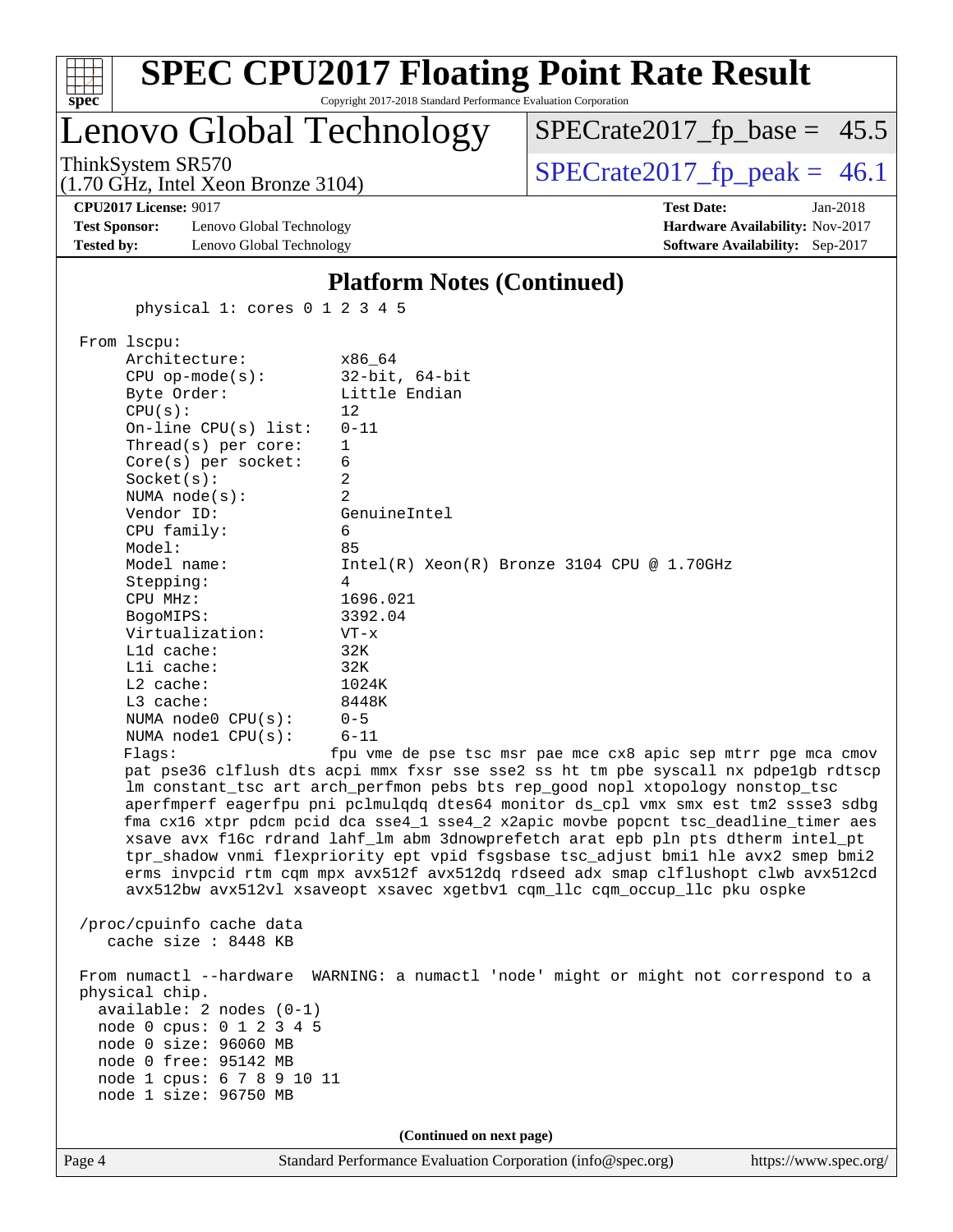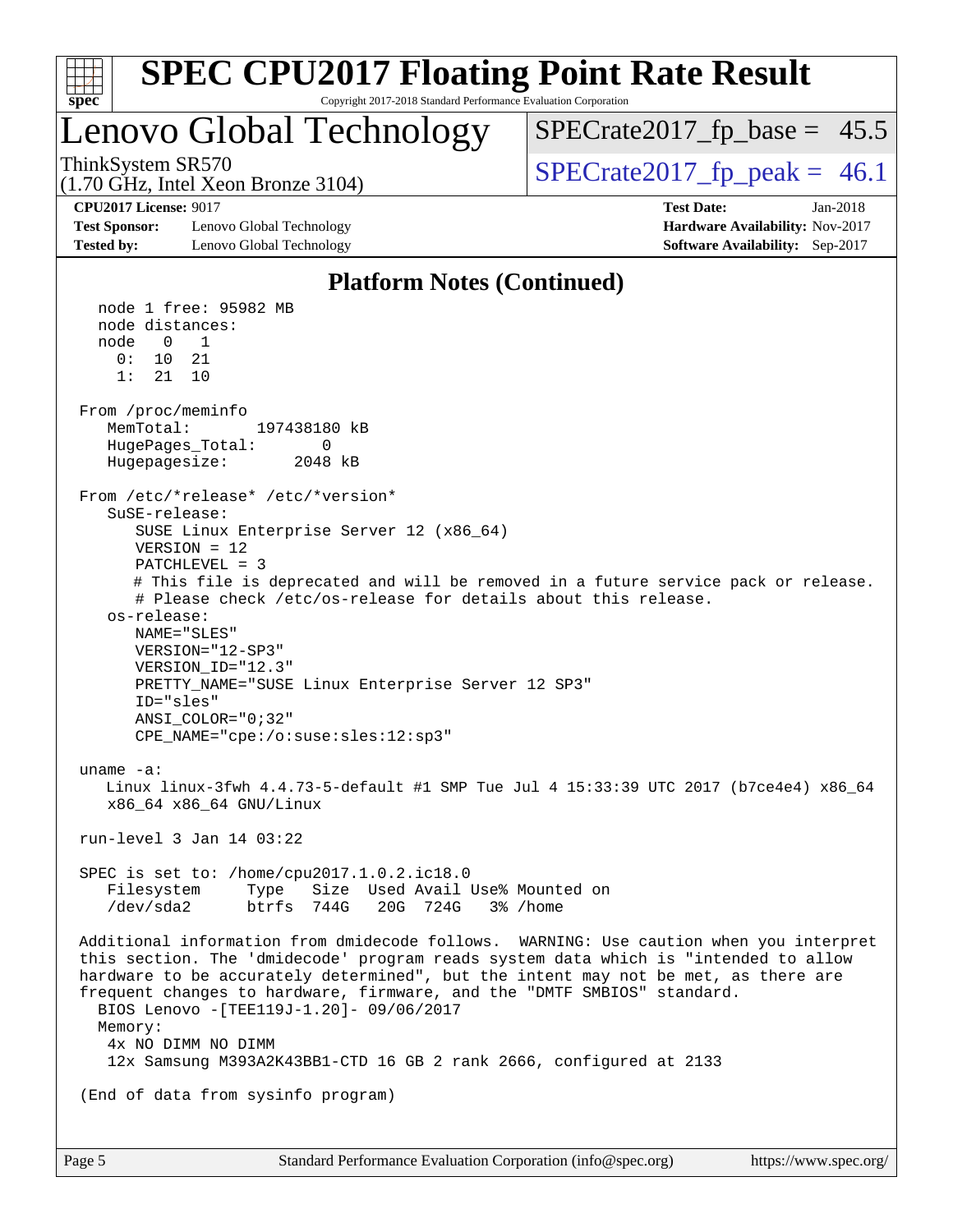

Copyright 2017-2018 Standard Performance Evaluation Corporation

# Lenovo Global Technology

 $SPECrate2017_fp\_base = 45.5$ 

(1.70 GHz, Intel Xeon Bronze 3104)

ThinkSystem SR570<br>(1.70 GHz, Intel Xeon Bronze 3104) [SPECrate2017\\_fp\\_peak =](http://www.spec.org/auto/cpu2017/Docs/result-fields.html#SPECrate2017fppeak) 46.1

**[Test Sponsor:](http://www.spec.org/auto/cpu2017/Docs/result-fields.html#TestSponsor)** Lenovo Global Technology **[Hardware Availability:](http://www.spec.org/auto/cpu2017/Docs/result-fields.html#HardwareAvailability)** Nov-2017 **[Tested by:](http://www.spec.org/auto/cpu2017/Docs/result-fields.html#Testedby)** Lenovo Global Technology **[Software Availability:](http://www.spec.org/auto/cpu2017/Docs/result-fields.html#SoftwareAvailability)** Sep-2017

**[CPU2017 License:](http://www.spec.org/auto/cpu2017/Docs/result-fields.html#CPU2017License)** 9017 **[Test Date:](http://www.spec.org/auto/cpu2017/Docs/result-fields.html#TestDate)** Jan-2018

#### **[Compiler Version Notes](http://www.spec.org/auto/cpu2017/Docs/result-fields.html#CompilerVersionNotes)**

| Standard Performance Evaluation Corporation (info@spec.org)<br>Page 6<br>https://www.spec.org/                                                                  |  |  |  |  |  |  |
|-----------------------------------------------------------------------------------------------------------------------------------------------------------------|--|--|--|--|--|--|
| (Continued on next page)                                                                                                                                        |  |  |  |  |  |  |
|                                                                                                                                                                 |  |  |  |  |  |  |
| Copyright (C) 1985-2017 Intel Corporation. All rights reserved.<br>icc (ICC) 18.0.0 20170811<br>Copyright (C) 1985-2017 Intel Corporation. All rights reserved. |  |  |  |  |  |  |
| icpc (ICC) 18.0.0 20170811                                                                                                                                      |  |  |  |  |  |  |
| 511.povray_r(peak) 526.blender_r(peak)<br>CC.                                                                                                                   |  |  |  |  |  |  |
| Copyright (C) 1985-2017 Intel Corporation. All rights reserved.                                                                                                 |  |  |  |  |  |  |
| icpc (ICC) 18.0.0 20170811<br>Copyright (C) 1985-2017 Intel Corporation. All rights reserved.<br>icc (ICC) 18.0.0 20170811                                      |  |  |  |  |  |  |
| CC 511.povray_r(base) 526.blender_r(base)                                                                                                                       |  |  |  |  |  |  |
| icpc (ICC) 18.0.0 20170811<br>Copyright (C) 1985-2017 Intel Corporation. All rights reserved.                                                                   |  |  |  |  |  |  |
| CXXC 508.namd_r(peak) 510.parest_r(peak)                                                                                                                        |  |  |  |  |  |  |
| Copyright (C) 1985-2017 Intel Corporation. All rights reserved.                                                                                                 |  |  |  |  |  |  |
| icpc (ICC) 18.0.0 20170811                                                                                                                                      |  |  |  |  |  |  |
| CXXC 508.namd_r(base) 510.parest_r(base)                                                                                                                        |  |  |  |  |  |  |
| icc (ICC) 18.0.0 20170811<br>Copyright (C) 1985-2017 Intel Corporation. All rights reserved.                                                                    |  |  |  |  |  |  |
| 519.1bm_r(peak) 544.nab_r(peak)<br>CC.                                                                                                                          |  |  |  |  |  |  |
| icc (ICC) 18.0.0 20170811<br>Copyright (C) 1985-2017 Intel Corporation. All rights reserved.                                                                    |  |  |  |  |  |  |
| ============================<br>519.1bm_r(base) 538.imagick_r(base, peak) 544.nab_r(base)<br>CC.                                                                |  |  |  |  |  |  |
|                                                                                                                                                                 |  |  |  |  |  |  |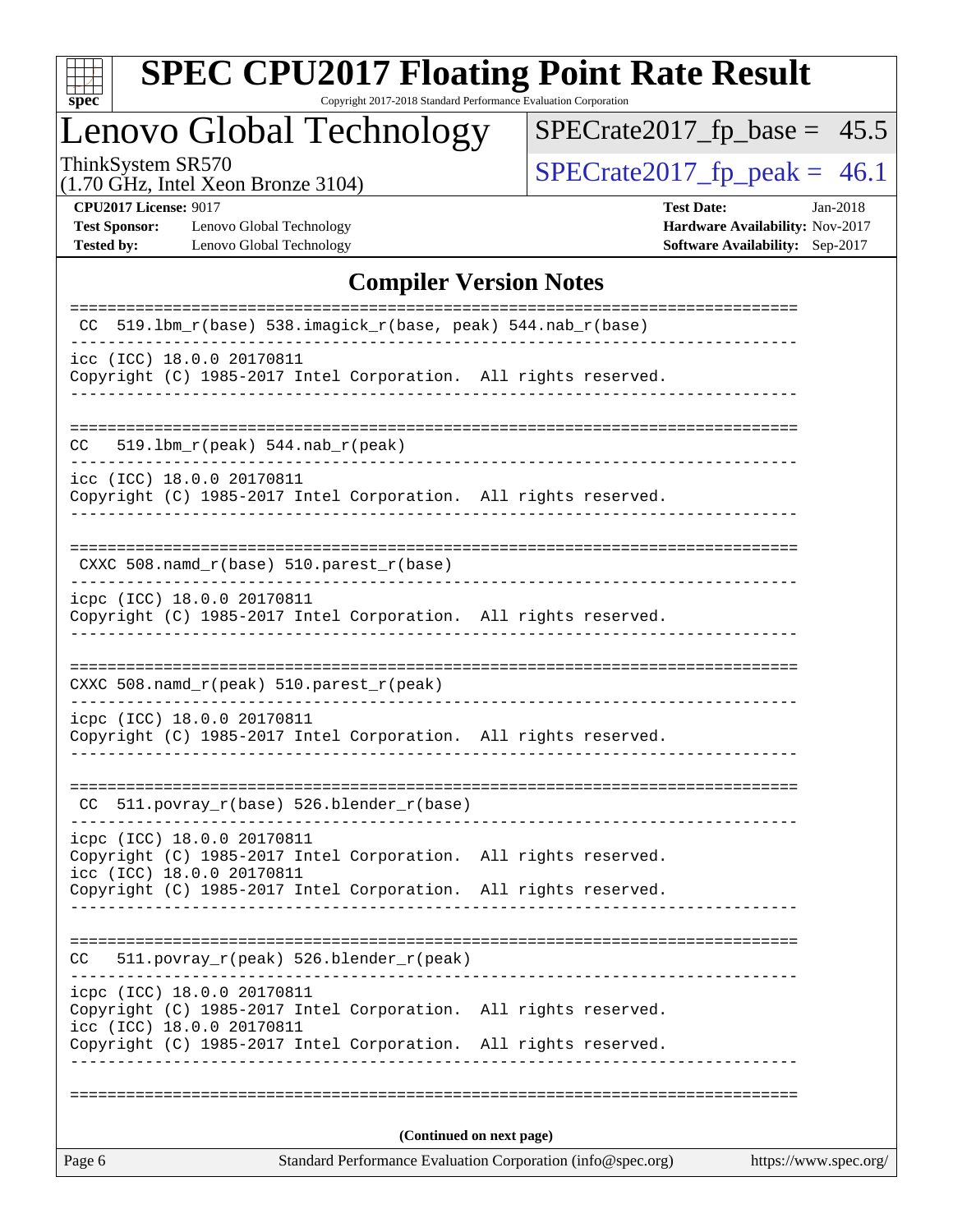

Lenovo Global Technology

 $SPECrate2017_fp\_base = 45.5$ 

(1.70 GHz, Intel Xeon Bronze 3104)

ThinkSystem SR570<br>(1.70 GHz, Intel Year Branze 3104) [SPECrate2017\\_fp\\_peak =](http://www.spec.org/auto/cpu2017/Docs/result-fields.html#SPECrate2017fppeak) 46.1

**[Test Sponsor:](http://www.spec.org/auto/cpu2017/Docs/result-fields.html#TestSponsor)** Lenovo Global Technology **[Hardware Availability:](http://www.spec.org/auto/cpu2017/Docs/result-fields.html#HardwareAvailability)** Nov-2017 **[Tested by:](http://www.spec.org/auto/cpu2017/Docs/result-fields.html#Testedby)** Lenovo Global Technology **[Software Availability:](http://www.spec.org/auto/cpu2017/Docs/result-fields.html#SoftwareAvailability)** Sep-2017

**[CPU2017 License:](http://www.spec.org/auto/cpu2017/Docs/result-fields.html#CPU2017License)** 9017 **[Test Date:](http://www.spec.org/auto/cpu2017/Docs/result-fields.html#TestDate)** Jan-2018

#### **[Compiler Version Notes \(Continued\)](http://www.spec.org/auto/cpu2017/Docs/result-fields.html#CompilerVersionNotes)**

FC 507.cactuBSSN r(base) ----------------------------------------------------------------------------- icpc (ICC) 18.0.0 20170811 Copyright (C) 1985-2017 Intel Corporation. All rights reserved. icc (ICC) 18.0.0 20170811 Copyright (C) 1985-2017 Intel Corporation. All rights reserved. ifort (IFORT) 18.0.0 20170811 Copyright (C) 1985-2017 Intel Corporation. All rights reserved. ------------------------------------------------------------------------------ ============================================================================== FC 507.cactuBSSN\_r(peak) ----------------------------------------------------------------------------- icpc (ICC) 18.0.0 20170811 Copyright (C) 1985-2017 Intel Corporation. All rights reserved. icc (ICC) 18.0.0 20170811 Copyright (C) 1985-2017 Intel Corporation. All rights reserved. ifort (IFORT) 18.0.0 20170811 Copyright (C) 1985-2017 Intel Corporation. All rights reserved. ------------------------------------------------------------------------------ ============================================================================== FC 503.bwaves\_r(base, peak) 549.fotonik3d\_r(base, peak) 554.roms\_r(base) ----------------------------------------------------------------------------- ifort (IFORT) 18.0.0 20170811 Copyright (C) 1985-2017 Intel Corporation. All rights reserved. ------------------------------------------------------------------------------ ============================================================================== FC 554.roms\_r(peak) ----------------------------------------------------------------------------- ifort (IFORT) 18.0.0 20170811 Copyright (C) 1985-2017 Intel Corporation. All rights reserved. ------------------------------------------------------------------------------ ==============================================================================  $CC$  521.wrf $_r(base)$  527.cam $4_r(base)$ ----------------------------------------------------------------------------- ifort (IFORT) 18.0.0 20170811 Copyright (C) 1985-2017 Intel Corporation. All rights reserved. icc (ICC) 18.0.0 20170811 Copyright (C) 1985-2017 Intel Corporation. All rights reserved. ------------------------------------------------------------------------------ ============================================================================== CC 521.wrf\_r(peak) 527.cam4\_r(peak) ------------------------------------------------------------------------------ **(Continued on next page)**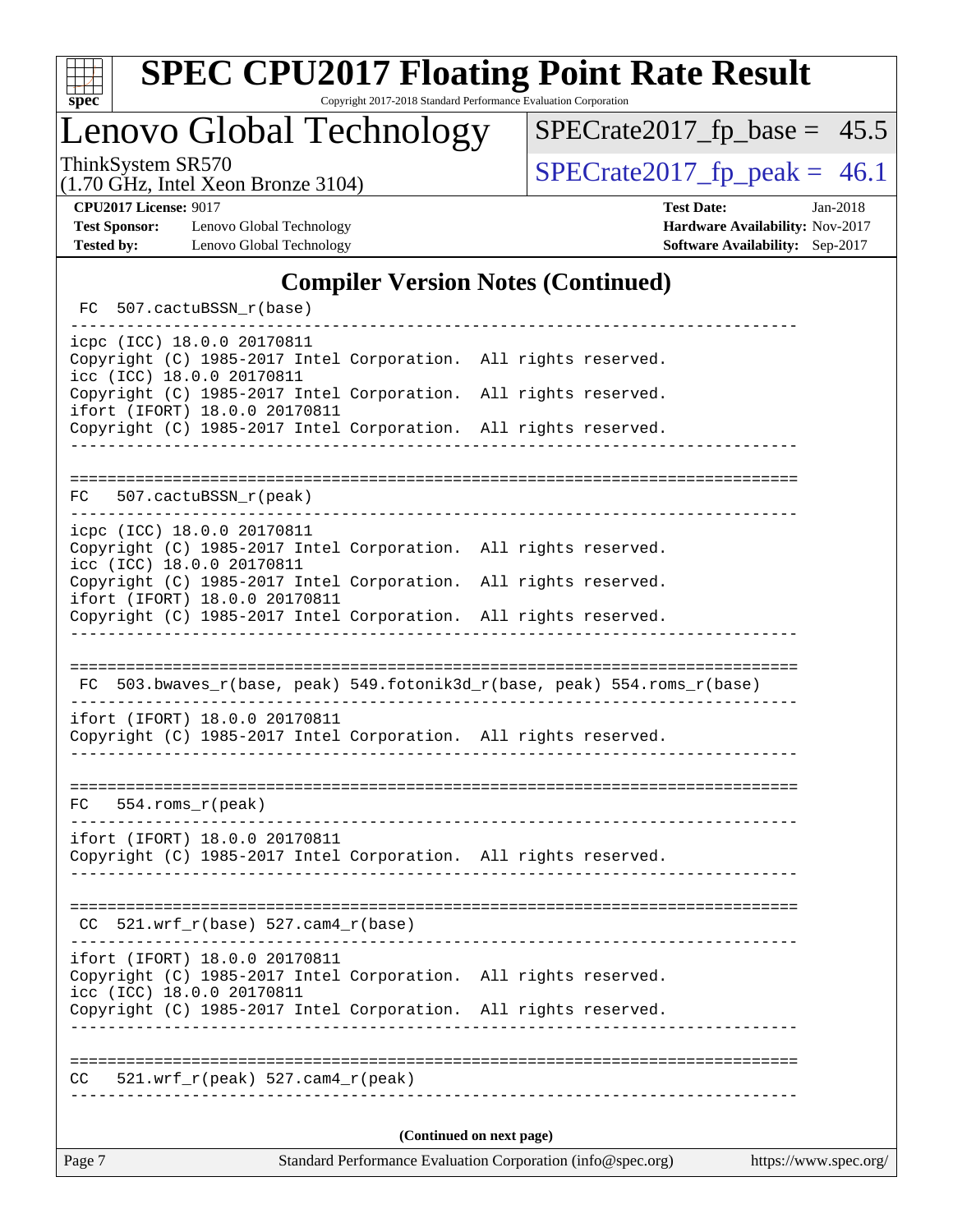

# Lenovo Global Technology

ThinkSystem SR570<br>(1.70 GHz, Intel Year Bronze 3104) [SPECrate2017\\_fp\\_peak =](http://www.spec.org/auto/cpu2017/Docs/result-fields.html#SPECrate2017fppeak) 46.1  $SPECTate2017_fp\_base = 45.5$ 

(1.70 GHz, Intel Xeon Bronze 3104)

**[Test Sponsor:](http://www.spec.org/auto/cpu2017/Docs/result-fields.html#TestSponsor)** Lenovo Global Technology **[Hardware Availability:](http://www.spec.org/auto/cpu2017/Docs/result-fields.html#HardwareAvailability)** Nov-2017 **[Tested by:](http://www.spec.org/auto/cpu2017/Docs/result-fields.html#Testedby)** Lenovo Global Technology **[Software Availability:](http://www.spec.org/auto/cpu2017/Docs/result-fields.html#SoftwareAvailability)** Sep-2017

**[CPU2017 License:](http://www.spec.org/auto/cpu2017/Docs/result-fields.html#CPU2017License)** 9017 **[Test Date:](http://www.spec.org/auto/cpu2017/Docs/result-fields.html#TestDate)** Jan-2018

#### **[Compiler Version Notes \(Continued\)](http://www.spec.org/auto/cpu2017/Docs/result-fields.html#CompilerVersionNotes)**

ifort (IFORT) 18.0.0 20170811 Copyright (C) 1985-2017 Intel Corporation. All rights reserved. icc (ICC) 18.0.0 20170811 Copyright (C) 1985-2017 Intel Corporation. All rights reserved. ------------------------------------------------------------------------------

## **[Base Compiler Invocation](http://www.spec.org/auto/cpu2017/Docs/result-fields.html#BaseCompilerInvocation)**

[C benchmarks](http://www.spec.org/auto/cpu2017/Docs/result-fields.html#Cbenchmarks):  $i$ cc

[C++ benchmarks:](http://www.spec.org/auto/cpu2017/Docs/result-fields.html#CXXbenchmarks) [icpc](http://www.spec.org/cpu2017/results/res2018q1/cpu2017-20180122-02979.flags.html#user_CXXbase_intel_icpc_18.0_c510b6838c7f56d33e37e94d029a35b4a7bccf4766a728ee175e80a419847e808290a9b78be685c44ab727ea267ec2f070ec5dc83b407c0218cded6866a35d07)

[Fortran benchmarks](http://www.spec.org/auto/cpu2017/Docs/result-fields.html#Fortranbenchmarks): [ifort](http://www.spec.org/cpu2017/results/res2018q1/cpu2017-20180122-02979.flags.html#user_FCbase_intel_ifort_18.0_8111460550e3ca792625aed983ce982f94888b8b503583aa7ba2b8303487b4d8a21a13e7191a45c5fd58ff318f48f9492884d4413fa793fd88dd292cad7027ca)

[Benchmarks using both Fortran and C](http://www.spec.org/auto/cpu2017/Docs/result-fields.html#BenchmarksusingbothFortranandC): [ifort](http://www.spec.org/cpu2017/results/res2018q1/cpu2017-20180122-02979.flags.html#user_CC_FCbase_intel_ifort_18.0_8111460550e3ca792625aed983ce982f94888b8b503583aa7ba2b8303487b4d8a21a13e7191a45c5fd58ff318f48f9492884d4413fa793fd88dd292cad7027ca) [icc](http://www.spec.org/cpu2017/results/res2018q1/cpu2017-20180122-02979.flags.html#user_CC_FCbase_intel_icc_18.0_66fc1ee009f7361af1fbd72ca7dcefbb700085f36577c54f309893dd4ec40d12360134090235512931783d35fd58c0460139e722d5067c5574d8eaf2b3e37e92)

[Benchmarks using both C and C++](http://www.spec.org/auto/cpu2017/Docs/result-fields.html#BenchmarksusingbothCandCXX): [icpc](http://www.spec.org/cpu2017/results/res2018q1/cpu2017-20180122-02979.flags.html#user_CC_CXXbase_intel_icpc_18.0_c510b6838c7f56d33e37e94d029a35b4a7bccf4766a728ee175e80a419847e808290a9b78be685c44ab727ea267ec2f070ec5dc83b407c0218cded6866a35d07) [icc](http://www.spec.org/cpu2017/results/res2018q1/cpu2017-20180122-02979.flags.html#user_CC_CXXbase_intel_icc_18.0_66fc1ee009f7361af1fbd72ca7dcefbb700085f36577c54f309893dd4ec40d12360134090235512931783d35fd58c0460139e722d5067c5574d8eaf2b3e37e92)

[Benchmarks using Fortran, C, and C++:](http://www.spec.org/auto/cpu2017/Docs/result-fields.html#BenchmarksusingFortranCandCXX) [icpc](http://www.spec.org/cpu2017/results/res2018q1/cpu2017-20180122-02979.flags.html#user_CC_CXX_FCbase_intel_icpc_18.0_c510b6838c7f56d33e37e94d029a35b4a7bccf4766a728ee175e80a419847e808290a9b78be685c44ab727ea267ec2f070ec5dc83b407c0218cded6866a35d07) [icc](http://www.spec.org/cpu2017/results/res2018q1/cpu2017-20180122-02979.flags.html#user_CC_CXX_FCbase_intel_icc_18.0_66fc1ee009f7361af1fbd72ca7dcefbb700085f36577c54f309893dd4ec40d12360134090235512931783d35fd58c0460139e722d5067c5574d8eaf2b3e37e92) [ifort](http://www.spec.org/cpu2017/results/res2018q1/cpu2017-20180122-02979.flags.html#user_CC_CXX_FCbase_intel_ifort_18.0_8111460550e3ca792625aed983ce982f94888b8b503583aa7ba2b8303487b4d8a21a13e7191a45c5fd58ff318f48f9492884d4413fa793fd88dd292cad7027ca)

### **[Base Portability Flags](http://www.spec.org/auto/cpu2017/Docs/result-fields.html#BasePortabilityFlags)**

 503.bwaves\_r: [-DSPEC\\_LP64](http://www.spec.org/cpu2017/results/res2018q1/cpu2017-20180122-02979.flags.html#suite_basePORTABILITY503_bwaves_r_DSPEC_LP64) 507.cactuBSSN\_r: [-DSPEC\\_LP64](http://www.spec.org/cpu2017/results/res2018q1/cpu2017-20180122-02979.flags.html#suite_basePORTABILITY507_cactuBSSN_r_DSPEC_LP64) 508.namd\_r: [-DSPEC\\_LP64](http://www.spec.org/cpu2017/results/res2018q1/cpu2017-20180122-02979.flags.html#suite_basePORTABILITY508_namd_r_DSPEC_LP64) 510.parest\_r: [-DSPEC\\_LP64](http://www.spec.org/cpu2017/results/res2018q1/cpu2017-20180122-02979.flags.html#suite_basePORTABILITY510_parest_r_DSPEC_LP64) 511.povray\_r: [-DSPEC\\_LP64](http://www.spec.org/cpu2017/results/res2018q1/cpu2017-20180122-02979.flags.html#suite_basePORTABILITY511_povray_r_DSPEC_LP64) 519.lbm\_r: [-DSPEC\\_LP64](http://www.spec.org/cpu2017/results/res2018q1/cpu2017-20180122-02979.flags.html#suite_basePORTABILITY519_lbm_r_DSPEC_LP64) 521.wrf\_r: [-DSPEC\\_LP64](http://www.spec.org/cpu2017/results/res2018q1/cpu2017-20180122-02979.flags.html#suite_basePORTABILITY521_wrf_r_DSPEC_LP64) [-DSPEC\\_CASE\\_FLAG](http://www.spec.org/cpu2017/results/res2018q1/cpu2017-20180122-02979.flags.html#b521.wrf_r_baseCPORTABILITY_DSPEC_CASE_FLAG) [-convert big\\_endian](http://www.spec.org/cpu2017/results/res2018q1/cpu2017-20180122-02979.flags.html#user_baseFPORTABILITY521_wrf_r_convert_big_endian_c3194028bc08c63ac5d04de18c48ce6d347e4e562e8892b8bdbdc0214820426deb8554edfa529a3fb25a586e65a3d812c835984020483e7e73212c4d31a38223) 526.blender\_r: [-DSPEC\\_LP64](http://www.spec.org/cpu2017/results/res2018q1/cpu2017-20180122-02979.flags.html#suite_basePORTABILITY526_blender_r_DSPEC_LP64) [-DSPEC\\_LINUX](http://www.spec.org/cpu2017/results/res2018q1/cpu2017-20180122-02979.flags.html#b526.blender_r_baseCPORTABILITY_DSPEC_LINUX) [-funsigned-char](http://www.spec.org/cpu2017/results/res2018q1/cpu2017-20180122-02979.flags.html#user_baseCPORTABILITY526_blender_r_force_uchar_40c60f00ab013830e2dd6774aeded3ff59883ba5a1fc5fc14077f794d777847726e2a5858cbc7672e36e1b067e7e5c1d9a74f7176df07886a243d7cc18edfe67) 527.cam4\_r: [-DSPEC\\_LP64](http://www.spec.org/cpu2017/results/res2018q1/cpu2017-20180122-02979.flags.html#suite_basePORTABILITY527_cam4_r_DSPEC_LP64) [-DSPEC\\_CASE\\_FLAG](http://www.spec.org/cpu2017/results/res2018q1/cpu2017-20180122-02979.flags.html#b527.cam4_r_baseCPORTABILITY_DSPEC_CASE_FLAG) 538.imagick\_r: [-DSPEC\\_LP64](http://www.spec.org/cpu2017/results/res2018q1/cpu2017-20180122-02979.flags.html#suite_basePORTABILITY538_imagick_r_DSPEC_LP64) 544.nab\_r: [-DSPEC\\_LP64](http://www.spec.org/cpu2017/results/res2018q1/cpu2017-20180122-02979.flags.html#suite_basePORTABILITY544_nab_r_DSPEC_LP64) 549.fotonik3d\_r: [-DSPEC\\_LP64](http://www.spec.org/cpu2017/results/res2018q1/cpu2017-20180122-02979.flags.html#suite_basePORTABILITY549_fotonik3d_r_DSPEC_LP64) 554.roms\_r: [-DSPEC\\_LP64](http://www.spec.org/cpu2017/results/res2018q1/cpu2017-20180122-02979.flags.html#suite_basePORTABILITY554_roms_r_DSPEC_LP64)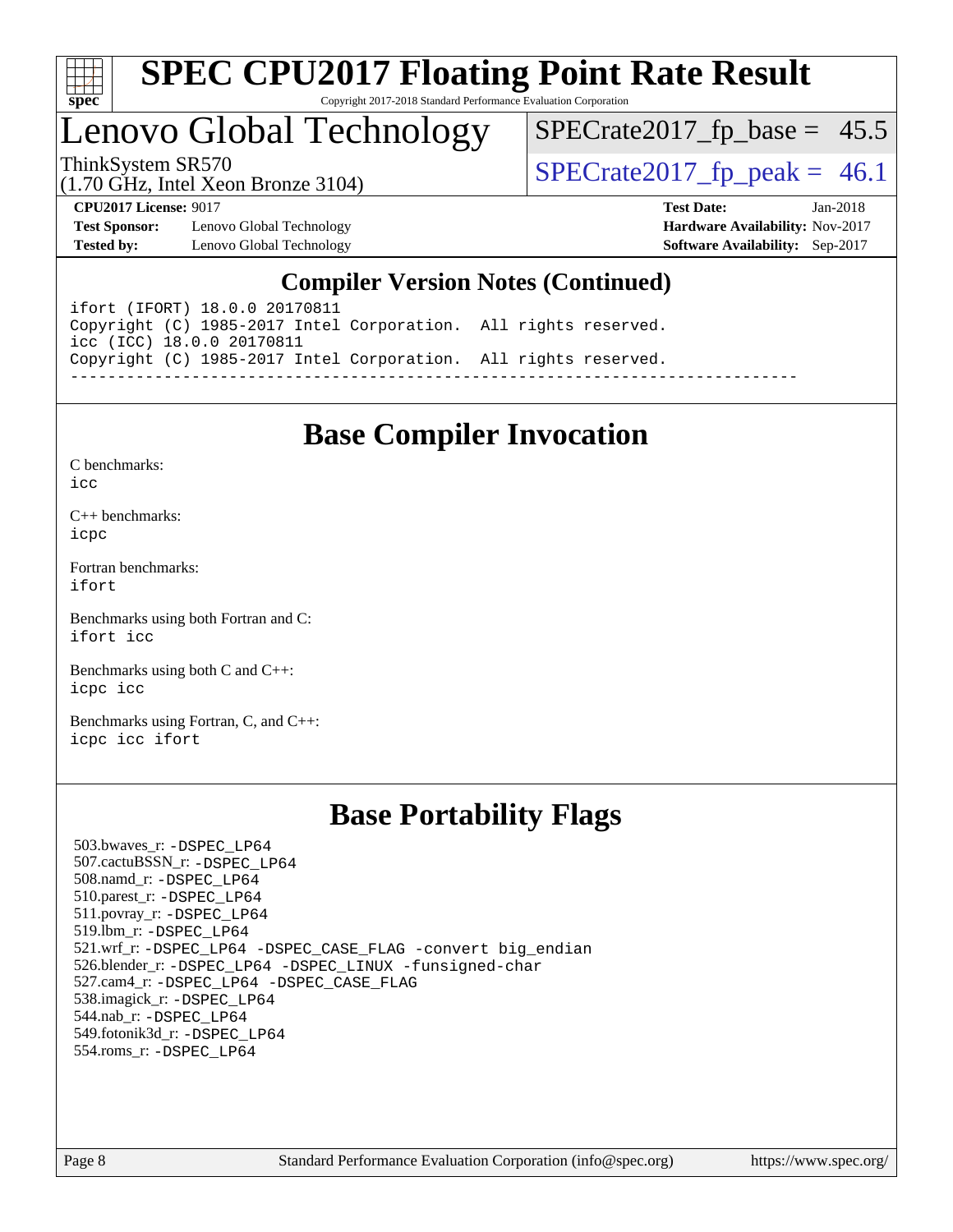

# Lenovo Global Technology

ThinkSystem SR570<br>(1.70 GHz, Intel Year Bronze 3104) [SPECrate2017\\_fp\\_peak =](http://www.spec.org/auto/cpu2017/Docs/result-fields.html#SPECrate2017fppeak) 46.1  $SPECTate2017_fp\_base = 45.5$ 

(1.70 GHz, Intel Xeon Bronze 3104)

**[Test Sponsor:](http://www.spec.org/auto/cpu2017/Docs/result-fields.html#TestSponsor)** Lenovo Global Technology **[Hardware Availability:](http://www.spec.org/auto/cpu2017/Docs/result-fields.html#HardwareAvailability)** Nov-2017 **[Tested by:](http://www.spec.org/auto/cpu2017/Docs/result-fields.html#Testedby)** Lenovo Global Technology **[Software Availability:](http://www.spec.org/auto/cpu2017/Docs/result-fields.html#SoftwareAvailability)** Sep-2017

**[CPU2017 License:](http://www.spec.org/auto/cpu2017/Docs/result-fields.html#CPU2017License)** 9017 **[Test Date:](http://www.spec.org/auto/cpu2017/Docs/result-fields.html#TestDate)** Jan-2018

## **[Base Optimization Flags](http://www.spec.org/auto/cpu2017/Docs/result-fields.html#BaseOptimizationFlags)**

[C benchmarks:](http://www.spec.org/auto/cpu2017/Docs/result-fields.html#Cbenchmarks)

[-xCORE-AVX2](http://www.spec.org/cpu2017/results/res2018q1/cpu2017-20180122-02979.flags.html#user_CCbase_f-xCORE-AVX2) [-ipo](http://www.spec.org/cpu2017/results/res2018q1/cpu2017-20180122-02979.flags.html#user_CCbase_f-ipo) [-O3](http://www.spec.org/cpu2017/results/res2018q1/cpu2017-20180122-02979.flags.html#user_CCbase_f-O3) [-no-prec-div](http://www.spec.org/cpu2017/results/res2018q1/cpu2017-20180122-02979.flags.html#user_CCbase_f-no-prec-div) [-qopt-prefetch](http://www.spec.org/cpu2017/results/res2018q1/cpu2017-20180122-02979.flags.html#user_CCbase_f-qopt-prefetch) [-ffinite-math-only](http://www.spec.org/cpu2017/results/res2018q1/cpu2017-20180122-02979.flags.html#user_CCbase_f_finite_math_only_cb91587bd2077682c4b38af759c288ed7c732db004271a9512da14a4f8007909a5f1427ecbf1a0fb78ff2a814402c6114ac565ca162485bbcae155b5e4258871) [-qopt-mem-layout-trans=3](http://www.spec.org/cpu2017/results/res2018q1/cpu2017-20180122-02979.flags.html#user_CCbase_f-qopt-mem-layout-trans_de80db37974c74b1f0e20d883f0b675c88c3b01e9d123adea9b28688d64333345fb62bc4a798493513fdb68f60282f9a726aa07f478b2f7113531aecce732043) [C++ benchmarks](http://www.spec.org/auto/cpu2017/Docs/result-fields.html#CXXbenchmarks): [-xCORE-AVX2](http://www.spec.org/cpu2017/results/res2018q1/cpu2017-20180122-02979.flags.html#user_CXXbase_f-xCORE-AVX2) [-ipo](http://www.spec.org/cpu2017/results/res2018q1/cpu2017-20180122-02979.flags.html#user_CXXbase_f-ipo) [-O3](http://www.spec.org/cpu2017/results/res2018q1/cpu2017-20180122-02979.flags.html#user_CXXbase_f-O3) [-no-prec-div](http://www.spec.org/cpu2017/results/res2018q1/cpu2017-20180122-02979.flags.html#user_CXXbase_f-no-prec-div) [-qopt-prefetch](http://www.spec.org/cpu2017/results/res2018q1/cpu2017-20180122-02979.flags.html#user_CXXbase_f-qopt-prefetch) [-ffinite-math-only](http://www.spec.org/cpu2017/results/res2018q1/cpu2017-20180122-02979.flags.html#user_CXXbase_f_finite_math_only_cb91587bd2077682c4b38af759c288ed7c732db004271a9512da14a4f8007909a5f1427ecbf1a0fb78ff2a814402c6114ac565ca162485bbcae155b5e4258871) [-qopt-mem-layout-trans=3](http://www.spec.org/cpu2017/results/res2018q1/cpu2017-20180122-02979.flags.html#user_CXXbase_f-qopt-mem-layout-trans_de80db37974c74b1f0e20d883f0b675c88c3b01e9d123adea9b28688d64333345fb62bc4a798493513fdb68f60282f9a726aa07f478b2f7113531aecce732043) [Fortran benchmarks:](http://www.spec.org/auto/cpu2017/Docs/result-fields.html#Fortranbenchmarks) [-xCORE-AVX2](http://www.spec.org/cpu2017/results/res2018q1/cpu2017-20180122-02979.flags.html#user_FCbase_f-xCORE-AVX2) [-ipo](http://www.spec.org/cpu2017/results/res2018q1/cpu2017-20180122-02979.flags.html#user_FCbase_f-ipo) [-O3](http://www.spec.org/cpu2017/results/res2018q1/cpu2017-20180122-02979.flags.html#user_FCbase_f-O3) [-no-prec-div](http://www.spec.org/cpu2017/results/res2018q1/cpu2017-20180122-02979.flags.html#user_FCbase_f-no-prec-div) [-qopt-prefetch](http://www.spec.org/cpu2017/results/res2018q1/cpu2017-20180122-02979.flags.html#user_FCbase_f-qopt-prefetch) [-ffinite-math-only](http://www.spec.org/cpu2017/results/res2018q1/cpu2017-20180122-02979.flags.html#user_FCbase_f_finite_math_only_cb91587bd2077682c4b38af759c288ed7c732db004271a9512da14a4f8007909a5f1427ecbf1a0fb78ff2a814402c6114ac565ca162485bbcae155b5e4258871) [-qopt-mem-layout-trans=3](http://www.spec.org/cpu2017/results/res2018q1/cpu2017-20180122-02979.flags.html#user_FCbase_f-qopt-mem-layout-trans_de80db37974c74b1f0e20d883f0b675c88c3b01e9d123adea9b28688d64333345fb62bc4a798493513fdb68f60282f9a726aa07f478b2f7113531aecce732043) [-nostandard-realloc-lhs](http://www.spec.org/cpu2017/results/res2018q1/cpu2017-20180122-02979.flags.html#user_FCbase_f_2003_std_realloc_82b4557e90729c0f113870c07e44d33d6f5a304b4f63d4c15d2d0f1fab99f5daaed73bdb9275d9ae411527f28b936061aa8b9c8f2d63842963b95c9dd6426b8a) [-align array32byte](http://www.spec.org/cpu2017/results/res2018q1/cpu2017-20180122-02979.flags.html#user_FCbase_align_array32byte_b982fe038af199962ba9a80c053b8342c548c85b40b8e86eb3cc33dee0d7986a4af373ac2d51c3f7cf710a18d62fdce2948f201cd044323541f22fc0fffc51b6) [Benchmarks using both Fortran and C:](http://www.spec.org/auto/cpu2017/Docs/result-fields.html#BenchmarksusingbothFortranandC) [-xCORE-AVX2](http://www.spec.org/cpu2017/results/res2018q1/cpu2017-20180122-02979.flags.html#user_CC_FCbase_f-xCORE-AVX2) [-ipo](http://www.spec.org/cpu2017/results/res2018q1/cpu2017-20180122-02979.flags.html#user_CC_FCbase_f-ipo) [-O3](http://www.spec.org/cpu2017/results/res2018q1/cpu2017-20180122-02979.flags.html#user_CC_FCbase_f-O3) [-no-prec-div](http://www.spec.org/cpu2017/results/res2018q1/cpu2017-20180122-02979.flags.html#user_CC_FCbase_f-no-prec-div) [-qopt-prefetch](http://www.spec.org/cpu2017/results/res2018q1/cpu2017-20180122-02979.flags.html#user_CC_FCbase_f-qopt-prefetch) [-ffinite-math-only](http://www.spec.org/cpu2017/results/res2018q1/cpu2017-20180122-02979.flags.html#user_CC_FCbase_f_finite_math_only_cb91587bd2077682c4b38af759c288ed7c732db004271a9512da14a4f8007909a5f1427ecbf1a0fb78ff2a814402c6114ac565ca162485bbcae155b5e4258871) [-qopt-mem-layout-trans=3](http://www.spec.org/cpu2017/results/res2018q1/cpu2017-20180122-02979.flags.html#user_CC_FCbase_f-qopt-mem-layout-trans_de80db37974c74b1f0e20d883f0b675c88c3b01e9d123adea9b28688d64333345fb62bc4a798493513fdb68f60282f9a726aa07f478b2f7113531aecce732043) [-nostandard-realloc-lhs](http://www.spec.org/cpu2017/results/res2018q1/cpu2017-20180122-02979.flags.html#user_CC_FCbase_f_2003_std_realloc_82b4557e90729c0f113870c07e44d33d6f5a304b4f63d4c15d2d0f1fab99f5daaed73bdb9275d9ae411527f28b936061aa8b9c8f2d63842963b95c9dd6426b8a) [-align array32byte](http://www.spec.org/cpu2017/results/res2018q1/cpu2017-20180122-02979.flags.html#user_CC_FCbase_align_array32byte_b982fe038af199962ba9a80c053b8342c548c85b40b8e86eb3cc33dee0d7986a4af373ac2d51c3f7cf710a18d62fdce2948f201cd044323541f22fc0fffc51b6) [Benchmarks using both C and C++](http://www.spec.org/auto/cpu2017/Docs/result-fields.html#BenchmarksusingbothCandCXX): [-xCORE-AVX2](http://www.spec.org/cpu2017/results/res2018q1/cpu2017-20180122-02979.flags.html#user_CC_CXXbase_f-xCORE-AVX2) [-ipo](http://www.spec.org/cpu2017/results/res2018q1/cpu2017-20180122-02979.flags.html#user_CC_CXXbase_f-ipo) [-O3](http://www.spec.org/cpu2017/results/res2018q1/cpu2017-20180122-02979.flags.html#user_CC_CXXbase_f-O3) [-no-prec-div](http://www.spec.org/cpu2017/results/res2018q1/cpu2017-20180122-02979.flags.html#user_CC_CXXbase_f-no-prec-div) [-qopt-prefetch](http://www.spec.org/cpu2017/results/res2018q1/cpu2017-20180122-02979.flags.html#user_CC_CXXbase_f-qopt-prefetch) [-ffinite-math-only](http://www.spec.org/cpu2017/results/res2018q1/cpu2017-20180122-02979.flags.html#user_CC_CXXbase_f_finite_math_only_cb91587bd2077682c4b38af759c288ed7c732db004271a9512da14a4f8007909a5f1427ecbf1a0fb78ff2a814402c6114ac565ca162485bbcae155b5e4258871) [-qopt-mem-layout-trans=3](http://www.spec.org/cpu2017/results/res2018q1/cpu2017-20180122-02979.flags.html#user_CC_CXXbase_f-qopt-mem-layout-trans_de80db37974c74b1f0e20d883f0b675c88c3b01e9d123adea9b28688d64333345fb62bc4a798493513fdb68f60282f9a726aa07f478b2f7113531aecce732043) [Benchmarks using Fortran, C, and C++](http://www.spec.org/auto/cpu2017/Docs/result-fields.html#BenchmarksusingFortranCandCXX): [-xCORE-AVX2](http://www.spec.org/cpu2017/results/res2018q1/cpu2017-20180122-02979.flags.html#user_CC_CXX_FCbase_f-xCORE-AVX2) [-ipo](http://www.spec.org/cpu2017/results/res2018q1/cpu2017-20180122-02979.flags.html#user_CC_CXX_FCbase_f-ipo) [-O3](http://www.spec.org/cpu2017/results/res2018q1/cpu2017-20180122-02979.flags.html#user_CC_CXX_FCbase_f-O3) [-no-prec-div](http://www.spec.org/cpu2017/results/res2018q1/cpu2017-20180122-02979.flags.html#user_CC_CXX_FCbase_f-no-prec-div) [-qopt-prefetch](http://www.spec.org/cpu2017/results/res2018q1/cpu2017-20180122-02979.flags.html#user_CC_CXX_FCbase_f-qopt-prefetch) [-ffinite-math-only](http://www.spec.org/cpu2017/results/res2018q1/cpu2017-20180122-02979.flags.html#user_CC_CXX_FCbase_f_finite_math_only_cb91587bd2077682c4b38af759c288ed7c732db004271a9512da14a4f8007909a5f1427ecbf1a0fb78ff2a814402c6114ac565ca162485bbcae155b5e4258871) [-qopt-mem-layout-trans=3](http://www.spec.org/cpu2017/results/res2018q1/cpu2017-20180122-02979.flags.html#user_CC_CXX_FCbase_f-qopt-mem-layout-trans_de80db37974c74b1f0e20d883f0b675c88c3b01e9d123adea9b28688d64333345fb62bc4a798493513fdb68f60282f9a726aa07f478b2f7113531aecce732043) [-nostandard-realloc-lhs](http://www.spec.org/cpu2017/results/res2018q1/cpu2017-20180122-02979.flags.html#user_CC_CXX_FCbase_f_2003_std_realloc_82b4557e90729c0f113870c07e44d33d6f5a304b4f63d4c15d2d0f1fab99f5daaed73bdb9275d9ae411527f28b936061aa8b9c8f2d63842963b95c9dd6426b8a) [-align array32byte](http://www.spec.org/cpu2017/results/res2018q1/cpu2017-20180122-02979.flags.html#user_CC_CXX_FCbase_align_array32byte_b982fe038af199962ba9a80c053b8342c548c85b40b8e86eb3cc33dee0d7986a4af373ac2d51c3f7cf710a18d62fdce2948f201cd044323541f22fc0fffc51b6)

### **[Base Other Flags](http://www.spec.org/auto/cpu2017/Docs/result-fields.html#BaseOtherFlags)**

[C benchmarks](http://www.spec.org/auto/cpu2017/Docs/result-fields.html#Cbenchmarks):  $-m64 - std = c11$  $-m64 - std = c11$ [C++ benchmarks:](http://www.spec.org/auto/cpu2017/Docs/result-fields.html#CXXbenchmarks) [-m64](http://www.spec.org/cpu2017/results/res2018q1/cpu2017-20180122-02979.flags.html#user_CXXbase_intel_intel64_18.0_af43caccfc8ded86e7699f2159af6efc7655f51387b94da716254467f3c01020a5059329e2569e4053f409e7c9202a7efc638f7a6d1ffb3f52dea4a3e31d82ab) [Fortran benchmarks](http://www.spec.org/auto/cpu2017/Docs/result-fields.html#Fortranbenchmarks): [-m64](http://www.spec.org/cpu2017/results/res2018q1/cpu2017-20180122-02979.flags.html#user_FCbase_intel_intel64_18.0_af43caccfc8ded86e7699f2159af6efc7655f51387b94da716254467f3c01020a5059329e2569e4053f409e7c9202a7efc638f7a6d1ffb3f52dea4a3e31d82ab) [Benchmarks using both Fortran and C](http://www.spec.org/auto/cpu2017/Docs/result-fields.html#BenchmarksusingbothFortranandC):  $-m64$   $-std=cl1$ [Benchmarks using both C and C++](http://www.spec.org/auto/cpu2017/Docs/result-fields.html#BenchmarksusingbothCandCXX):  $-m64 - std= c11$  $-m64 - std= c11$ [Benchmarks using Fortran, C, and C++:](http://www.spec.org/auto/cpu2017/Docs/result-fields.html#BenchmarksusingFortranCandCXX)  $-m64 - std = c11$  $-m64 - std = c11$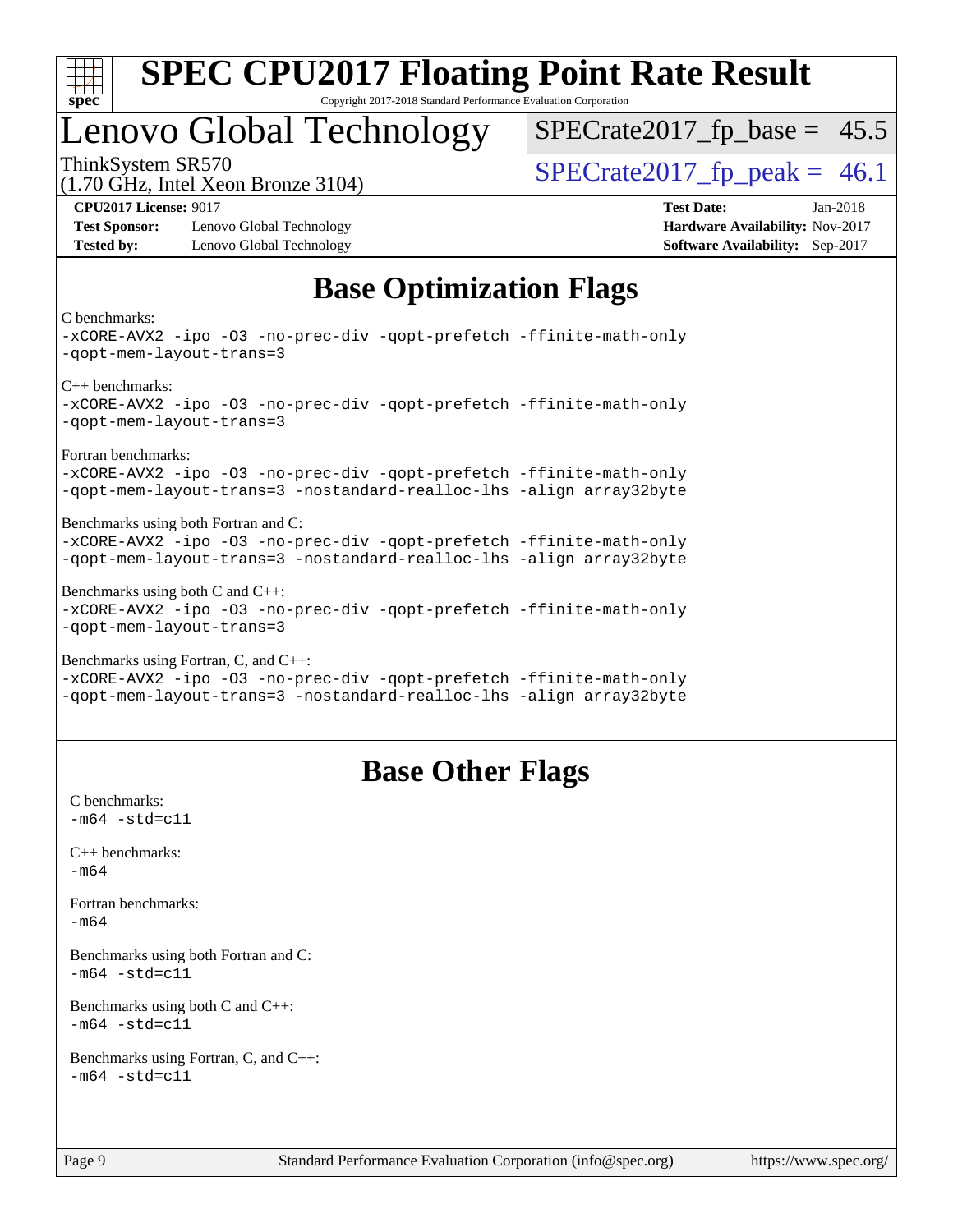

# Lenovo Global Technology

 $SPECTate2017_fp\_base = 45.5$ 

(1.70 GHz, Intel Xeon Bronze 3104)

ThinkSystem SR570<br>(1.70 GHz, Intel Xeon Bronze 3104) [SPECrate2017\\_fp\\_peak =](http://www.spec.org/auto/cpu2017/Docs/result-fields.html#SPECrate2017fppeak) 46.1

**[Test Sponsor:](http://www.spec.org/auto/cpu2017/Docs/result-fields.html#TestSponsor)** Lenovo Global Technology **[Hardware Availability:](http://www.spec.org/auto/cpu2017/Docs/result-fields.html#HardwareAvailability)** Nov-2017 **[Tested by:](http://www.spec.org/auto/cpu2017/Docs/result-fields.html#Testedby)** Lenovo Global Technology **[Software Availability:](http://www.spec.org/auto/cpu2017/Docs/result-fields.html#SoftwareAvailability)** Sep-2017

**[CPU2017 License:](http://www.spec.org/auto/cpu2017/Docs/result-fields.html#CPU2017License)** 9017 **[Test Date:](http://www.spec.org/auto/cpu2017/Docs/result-fields.html#TestDate)** Jan-2018

# **[Peak Compiler Invocation](http://www.spec.org/auto/cpu2017/Docs/result-fields.html#PeakCompilerInvocation)**

[C benchmarks](http://www.spec.org/auto/cpu2017/Docs/result-fields.html#Cbenchmarks):

[icc](http://www.spec.org/cpu2017/results/res2018q1/cpu2017-20180122-02979.flags.html#user_CCpeak_intel_icc_18.0_66fc1ee009f7361af1fbd72ca7dcefbb700085f36577c54f309893dd4ec40d12360134090235512931783d35fd58c0460139e722d5067c5574d8eaf2b3e37e92)

[C++ benchmarks:](http://www.spec.org/auto/cpu2017/Docs/result-fields.html#CXXbenchmarks) [icpc](http://www.spec.org/cpu2017/results/res2018q1/cpu2017-20180122-02979.flags.html#user_CXXpeak_intel_icpc_18.0_c510b6838c7f56d33e37e94d029a35b4a7bccf4766a728ee175e80a419847e808290a9b78be685c44ab727ea267ec2f070ec5dc83b407c0218cded6866a35d07)

[Fortran benchmarks](http://www.spec.org/auto/cpu2017/Docs/result-fields.html#Fortranbenchmarks): [ifort](http://www.spec.org/cpu2017/results/res2018q1/cpu2017-20180122-02979.flags.html#user_FCpeak_intel_ifort_18.0_8111460550e3ca792625aed983ce982f94888b8b503583aa7ba2b8303487b4d8a21a13e7191a45c5fd58ff318f48f9492884d4413fa793fd88dd292cad7027ca)

[Benchmarks using both Fortran and C](http://www.spec.org/auto/cpu2017/Docs/result-fields.html#BenchmarksusingbothFortranandC): [ifort](http://www.spec.org/cpu2017/results/res2018q1/cpu2017-20180122-02979.flags.html#user_CC_FCpeak_intel_ifort_18.0_8111460550e3ca792625aed983ce982f94888b8b503583aa7ba2b8303487b4d8a21a13e7191a45c5fd58ff318f48f9492884d4413fa793fd88dd292cad7027ca) [icc](http://www.spec.org/cpu2017/results/res2018q1/cpu2017-20180122-02979.flags.html#user_CC_FCpeak_intel_icc_18.0_66fc1ee009f7361af1fbd72ca7dcefbb700085f36577c54f309893dd4ec40d12360134090235512931783d35fd58c0460139e722d5067c5574d8eaf2b3e37e92)

[Benchmarks using both C and C++:](http://www.spec.org/auto/cpu2017/Docs/result-fields.html#BenchmarksusingbothCandCXX) [icpc](http://www.spec.org/cpu2017/results/res2018q1/cpu2017-20180122-02979.flags.html#user_CC_CXXpeak_intel_icpc_18.0_c510b6838c7f56d33e37e94d029a35b4a7bccf4766a728ee175e80a419847e808290a9b78be685c44ab727ea267ec2f070ec5dc83b407c0218cded6866a35d07) [icc](http://www.spec.org/cpu2017/results/res2018q1/cpu2017-20180122-02979.flags.html#user_CC_CXXpeak_intel_icc_18.0_66fc1ee009f7361af1fbd72ca7dcefbb700085f36577c54f309893dd4ec40d12360134090235512931783d35fd58c0460139e722d5067c5574d8eaf2b3e37e92)

[Benchmarks using Fortran, C, and C++](http://www.spec.org/auto/cpu2017/Docs/result-fields.html#BenchmarksusingFortranCandCXX): [icpc](http://www.spec.org/cpu2017/results/res2018q1/cpu2017-20180122-02979.flags.html#user_CC_CXX_FCpeak_intel_icpc_18.0_c510b6838c7f56d33e37e94d029a35b4a7bccf4766a728ee175e80a419847e808290a9b78be685c44ab727ea267ec2f070ec5dc83b407c0218cded6866a35d07) [icc](http://www.spec.org/cpu2017/results/res2018q1/cpu2017-20180122-02979.flags.html#user_CC_CXX_FCpeak_intel_icc_18.0_66fc1ee009f7361af1fbd72ca7dcefbb700085f36577c54f309893dd4ec40d12360134090235512931783d35fd58c0460139e722d5067c5574d8eaf2b3e37e92) [ifort](http://www.spec.org/cpu2017/results/res2018q1/cpu2017-20180122-02979.flags.html#user_CC_CXX_FCpeak_intel_ifort_18.0_8111460550e3ca792625aed983ce982f94888b8b503583aa7ba2b8303487b4d8a21a13e7191a45c5fd58ff318f48f9492884d4413fa793fd88dd292cad7027ca)

## **[Peak Portability Flags](http://www.spec.org/auto/cpu2017/Docs/result-fields.html#PeakPortabilityFlags)**

Same as Base Portability Flags

## **[Peak Optimization Flags](http://www.spec.org/auto/cpu2017/Docs/result-fields.html#PeakOptimizationFlags)**

[C benchmarks](http://www.spec.org/auto/cpu2017/Docs/result-fields.html#Cbenchmarks):

 519.lbm\_r: [-prof-gen](http://www.spec.org/cpu2017/results/res2018q1/cpu2017-20180122-02979.flags.html#user_peakPASS1_CFLAGSPASS1_LDFLAGS519_lbm_r_prof_gen_5aa4926d6013ddb2a31985c654b3eb18169fc0c6952a63635c234f711e6e63dd76e94ad52365559451ec499a2cdb89e4dc58ba4c67ef54ca681ffbe1461d6b36)(pass 1) [-prof-use](http://www.spec.org/cpu2017/results/res2018q1/cpu2017-20180122-02979.flags.html#user_peakPASS2_CFLAGSPASS2_LDFLAGS519_lbm_r_prof_use_1a21ceae95f36a2b53c25747139a6c16ca95bd9def2a207b4f0849963b97e94f5260e30a0c64f4bb623698870e679ca08317ef8150905d41bd88c6f78df73f19)(pass 2) [-ipo](http://www.spec.org/cpu2017/results/res2018q1/cpu2017-20180122-02979.flags.html#user_peakPASS1_COPTIMIZEPASS2_COPTIMIZE519_lbm_r_f-ipo) [-xCORE-AVX2](http://www.spec.org/cpu2017/results/res2018q1/cpu2017-20180122-02979.flags.html#user_peakPASS2_COPTIMIZE519_lbm_r_f-xCORE-AVX2) [-O3](http://www.spec.org/cpu2017/results/res2018q1/cpu2017-20180122-02979.flags.html#user_peakPASS1_COPTIMIZEPASS2_COPTIMIZE519_lbm_r_f-O3) [-no-prec-div](http://www.spec.org/cpu2017/results/res2018q1/cpu2017-20180122-02979.flags.html#user_peakPASS1_COPTIMIZEPASS2_COPTIMIZE519_lbm_r_f-no-prec-div) [-qopt-prefetch](http://www.spec.org/cpu2017/results/res2018q1/cpu2017-20180122-02979.flags.html#user_peakPASS1_COPTIMIZEPASS2_COPTIMIZE519_lbm_r_f-qopt-prefetch) [-ffinite-math-only](http://www.spec.org/cpu2017/results/res2018q1/cpu2017-20180122-02979.flags.html#user_peakPASS1_COPTIMIZEPASS2_COPTIMIZE519_lbm_r_f_finite_math_only_cb91587bd2077682c4b38af759c288ed7c732db004271a9512da14a4f8007909a5f1427ecbf1a0fb78ff2a814402c6114ac565ca162485bbcae155b5e4258871) [-qopt-mem-layout-trans=3](http://www.spec.org/cpu2017/results/res2018q1/cpu2017-20180122-02979.flags.html#user_peakPASS1_COPTIMIZEPASS2_COPTIMIZE519_lbm_r_f-qopt-mem-layout-trans_de80db37974c74b1f0e20d883f0b675c88c3b01e9d123adea9b28688d64333345fb62bc4a798493513fdb68f60282f9a726aa07f478b2f7113531aecce732043) 538.imagick\_r: [-xCORE-AVX2](http://www.spec.org/cpu2017/results/res2018q1/cpu2017-20180122-02979.flags.html#user_peakCOPTIMIZE538_imagick_r_f-xCORE-AVX2) [-ipo](http://www.spec.org/cpu2017/results/res2018q1/cpu2017-20180122-02979.flags.html#user_peakCOPTIMIZE538_imagick_r_f-ipo) [-O3](http://www.spec.org/cpu2017/results/res2018q1/cpu2017-20180122-02979.flags.html#user_peakCOPTIMIZE538_imagick_r_f-O3) [-no-prec-div](http://www.spec.org/cpu2017/results/res2018q1/cpu2017-20180122-02979.flags.html#user_peakCOPTIMIZE538_imagick_r_f-no-prec-div) [-qopt-prefetch](http://www.spec.org/cpu2017/results/res2018q1/cpu2017-20180122-02979.flags.html#user_peakCOPTIMIZE538_imagick_r_f-qopt-prefetch) [-ffinite-math-only](http://www.spec.org/cpu2017/results/res2018q1/cpu2017-20180122-02979.flags.html#user_peakCOPTIMIZE538_imagick_r_f_finite_math_only_cb91587bd2077682c4b38af759c288ed7c732db004271a9512da14a4f8007909a5f1427ecbf1a0fb78ff2a814402c6114ac565ca162485bbcae155b5e4258871) [-qopt-mem-layout-trans=3](http://www.spec.org/cpu2017/results/res2018q1/cpu2017-20180122-02979.flags.html#user_peakCOPTIMIZE538_imagick_r_f-qopt-mem-layout-trans_de80db37974c74b1f0e20d883f0b675c88c3b01e9d123adea9b28688d64333345fb62bc4a798493513fdb68f60282f9a726aa07f478b2f7113531aecce732043) 544.nab\_r: Same as 519.lbm\_r [C++ benchmarks:](http://www.spec.org/auto/cpu2017/Docs/result-fields.html#CXXbenchmarks) [-prof-gen](http://www.spec.org/cpu2017/results/res2018q1/cpu2017-20180122-02979.flags.html#user_CXXpeak_prof_gen_5aa4926d6013ddb2a31985c654b3eb18169fc0c6952a63635c234f711e6e63dd76e94ad52365559451ec499a2cdb89e4dc58ba4c67ef54ca681ffbe1461d6b36)(pass 1) [-prof-use](http://www.spec.org/cpu2017/results/res2018q1/cpu2017-20180122-02979.flags.html#user_CXXpeak_prof_use_1a21ceae95f36a2b53c25747139a6c16ca95bd9def2a207b4f0849963b97e94f5260e30a0c64f4bb623698870e679ca08317ef8150905d41bd88c6f78df73f19)(pass 2) [-ipo](http://www.spec.org/cpu2017/results/res2018q1/cpu2017-20180122-02979.flags.html#user_CXXpeak_f-ipo) [-xCORE-AVX2](http://www.spec.org/cpu2017/results/res2018q1/cpu2017-20180122-02979.flags.html#user_CXXpeak_f-xCORE-AVX2) [-O3](http://www.spec.org/cpu2017/results/res2018q1/cpu2017-20180122-02979.flags.html#user_CXXpeak_f-O3) [-no-prec-div](http://www.spec.org/cpu2017/results/res2018q1/cpu2017-20180122-02979.flags.html#user_CXXpeak_f-no-prec-div) [-qopt-prefetch](http://www.spec.org/cpu2017/results/res2018q1/cpu2017-20180122-02979.flags.html#user_CXXpeak_f-qopt-prefetch) [-ffinite-math-only](http://www.spec.org/cpu2017/results/res2018q1/cpu2017-20180122-02979.flags.html#user_CXXpeak_f_finite_math_only_cb91587bd2077682c4b38af759c288ed7c732db004271a9512da14a4f8007909a5f1427ecbf1a0fb78ff2a814402c6114ac565ca162485bbcae155b5e4258871) [-qopt-mem-layout-trans=3](http://www.spec.org/cpu2017/results/res2018q1/cpu2017-20180122-02979.flags.html#user_CXXpeak_f-qopt-mem-layout-trans_de80db37974c74b1f0e20d883f0b675c88c3b01e9d123adea9b28688d64333345fb62bc4a798493513fdb68f60282f9a726aa07f478b2f7113531aecce732043) [Fortran benchmarks](http://www.spec.org/auto/cpu2017/Docs/result-fields.html#Fortranbenchmarks): **(Continued on next page)**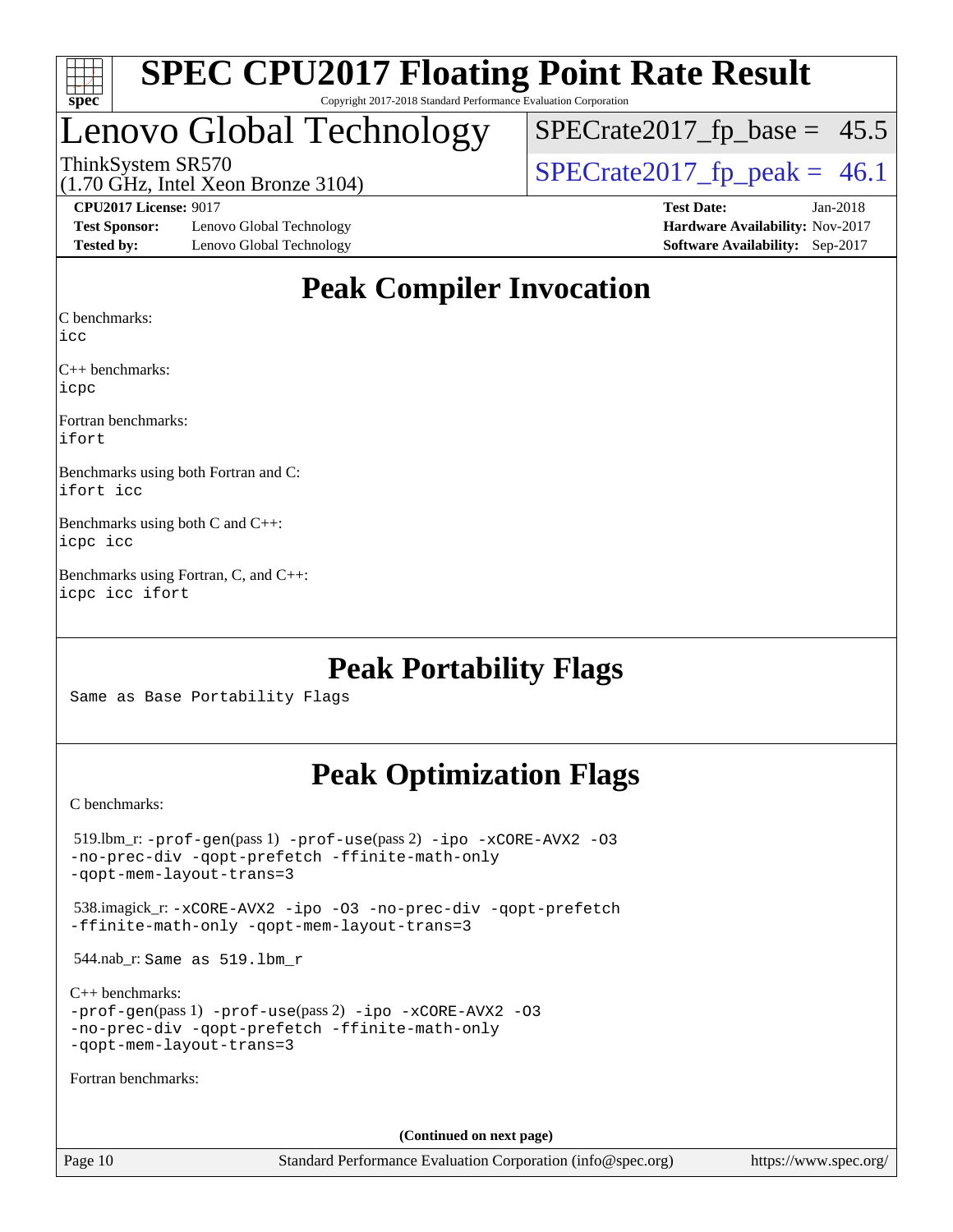

Copyright 2017-2018 Standard Performance Evaluation Corporation

# Lenovo Global Technology

 $SPECTate2017_fp\_base = 45.5$ 

(1.70 GHz, Intel Xeon Bronze 3104)

ThinkSystem SR570<br>(1.70 GHz, Intel Year Bronze 3104) [SPECrate2017\\_fp\\_peak =](http://www.spec.org/auto/cpu2017/Docs/result-fields.html#SPECrate2017fppeak) 46.1

**[Test Sponsor:](http://www.spec.org/auto/cpu2017/Docs/result-fields.html#TestSponsor)** Lenovo Global Technology **[Hardware Availability:](http://www.spec.org/auto/cpu2017/Docs/result-fields.html#HardwareAvailability)** Nov-2017 **[Tested by:](http://www.spec.org/auto/cpu2017/Docs/result-fields.html#Testedby)** Lenovo Global Technology **[Software Availability:](http://www.spec.org/auto/cpu2017/Docs/result-fields.html#SoftwareAvailability)** Sep-2017

**[CPU2017 License:](http://www.spec.org/auto/cpu2017/Docs/result-fields.html#CPU2017License)** 9017 **[Test Date:](http://www.spec.org/auto/cpu2017/Docs/result-fields.html#TestDate)** Jan-2018

# **[Peak Optimization Flags \(Continued\)](http://www.spec.org/auto/cpu2017/Docs/result-fields.html#PeakOptimizationFlags)**

```
(info@spec.org)https://www.spec.org/
  503.bwaves_r: -xCORE-AVX2 -ipo -O3 -no-prec-div -qopt-prefetch
-ffinite-math-only -qopt-mem-layout-trans=3
-nostandard-realloc-lhs -align array32byte
  549.fotonik3d_r: Same as 503.bwaves_r
  554.roms_r: -prof-gen(pass 1) -prof-use(pass 2) -ipo -xCORE-AVX2 -O3
-no-prec-div -qopt-prefetch -ffinite-math-only
-qopt-mem-layout-trans=3 -nostandard-realloc-lhs
-align array32byte
Benchmarks using both Fortran and C: 
-prof-gen(pass 1) -prof-use(pass 2) -ipo -xCORE-AVX2 -O3
-no-prec-div -qopt-prefetch -ffinite-math-only
-qopt-mem-layout-trans=3 -nostandard-realloc-lhs -align array32byte
Benchmarks using both C and C++: 
-prof-gen(pass 1) -prof-use(pass 2) -ipo -xCORE-AVX2 -O3
-no-prec-div -qopt-prefetch -ffinite-math-only
-qopt-mem-layout-trans=3
Benchmarks using Fortran, C, and C++: 
-prof-gen(pass 1) -prof-use(pass 2) -ipo -xCORE-AVX2 -O3
-no-prec-div -qopt-prefetch -ffinite-math-only
-qopt-mem-layout-trans=3 -nostandard-realloc-lhs -align array32byte
                                 Peak Other Flags
C benchmarks: 
-m64 - std= c11C++ benchmarks: 
-m64Fortran benchmarks: 
-m64
Benchmarks using both Fortran and C: 
-m64 - std= c11Benchmarks using both C and C++: 
-m64 - std= c11(Continued on next page)
```